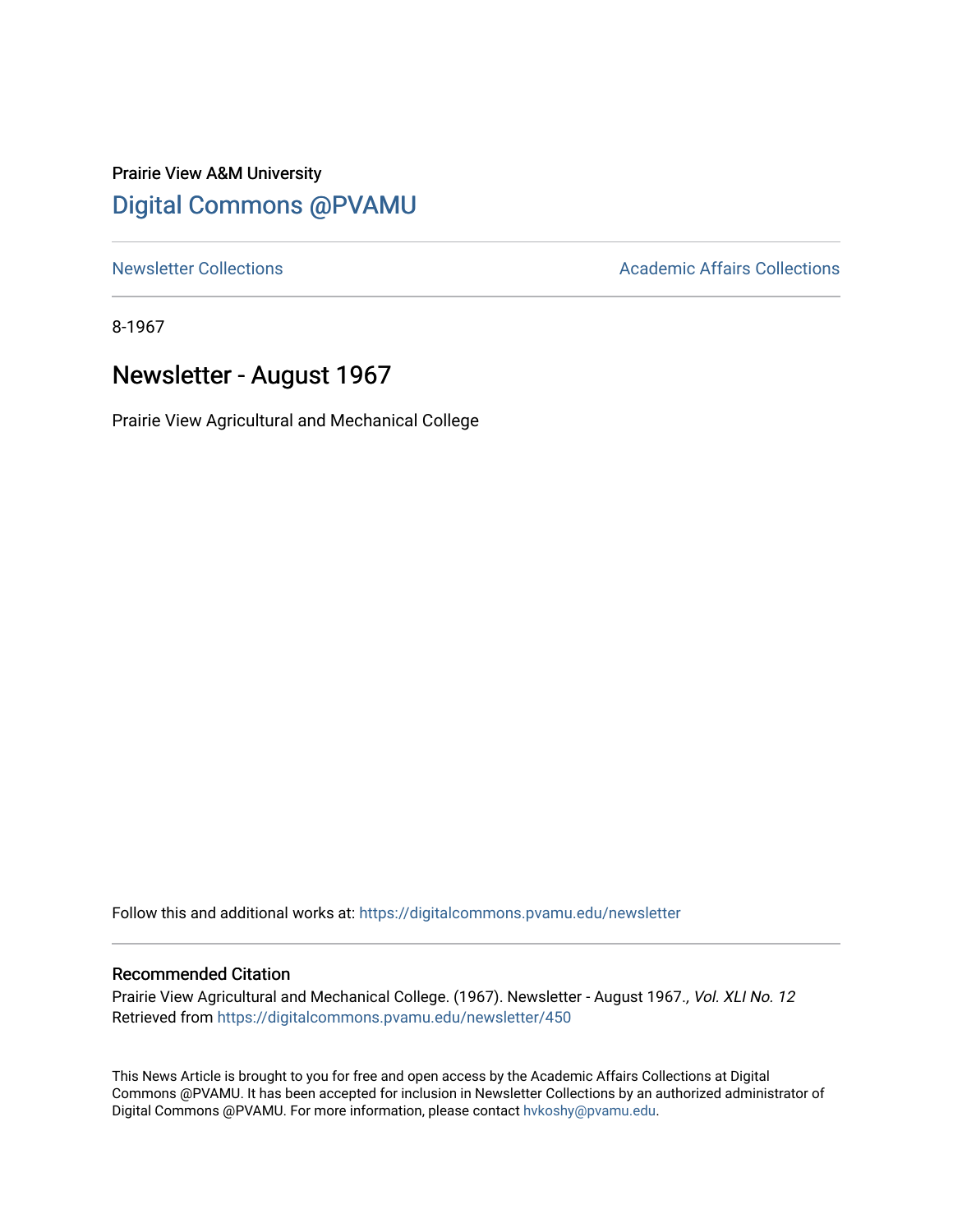

still the secretary of the state of the state with the state of the state of the state of the

### A. CALENDAR

|                  | 1. Lone Star Student Council |  |  |                     |
|------------------|------------------------------|--|--|---------------------|
|                  | Workshop July 31-August 4    |  |  |                     |
|                  | 2. Comprehensive Examination |  |  |                     |
|                  | (M. Ed. Candidates).         |  |  | August 11           |
| $\overline{3}$ . | Special Sermon for Graduates |  |  | August 20           |
| 4.               | Commencement Exercises       |  |  | August 24           |
| 5.               | Final Examinations           |  |  | <b>August 24-25</b> |
|                  | 6. Summer Session Closes     |  |  | August 26           |
|                  |                              |  |  |                     |

#### B. STUDENT COUNCIL WORKSHOP

The Annual Workshop of the Lone Star Association of Student Councils is now in progress. Several high school student leaders are on campus for this event which is aimed at improving Student Council work in the public schools of Texas.

## C. COMMENCEMENT

Summer School Commencement Exercises will be held on August 24. All faculty members are expected to participate in these exercises. The Special Sermon for Graduates is scheduled for August 20. The faculty will not participate in these services except on an informal basis.

## D. FACULTY NOTES

- Dr. Roscoe Lewis, Nutrition and Biochemistry professor, has been elected a fellow of the American Association for the Advancement of Science.
- -- Mr. Joseph Moore, Department of Political Science, received a grant and attended a Summer Workshop on Teaching American Government and Politics, held at the University of North Carolina, Chapel Hill on June 25-30.
- -- Mr. Martin L. Epps, Golf, Tennis and Swimming Coach, has been re-appointed to the Intercollegiate Committee of the American Tennis Association.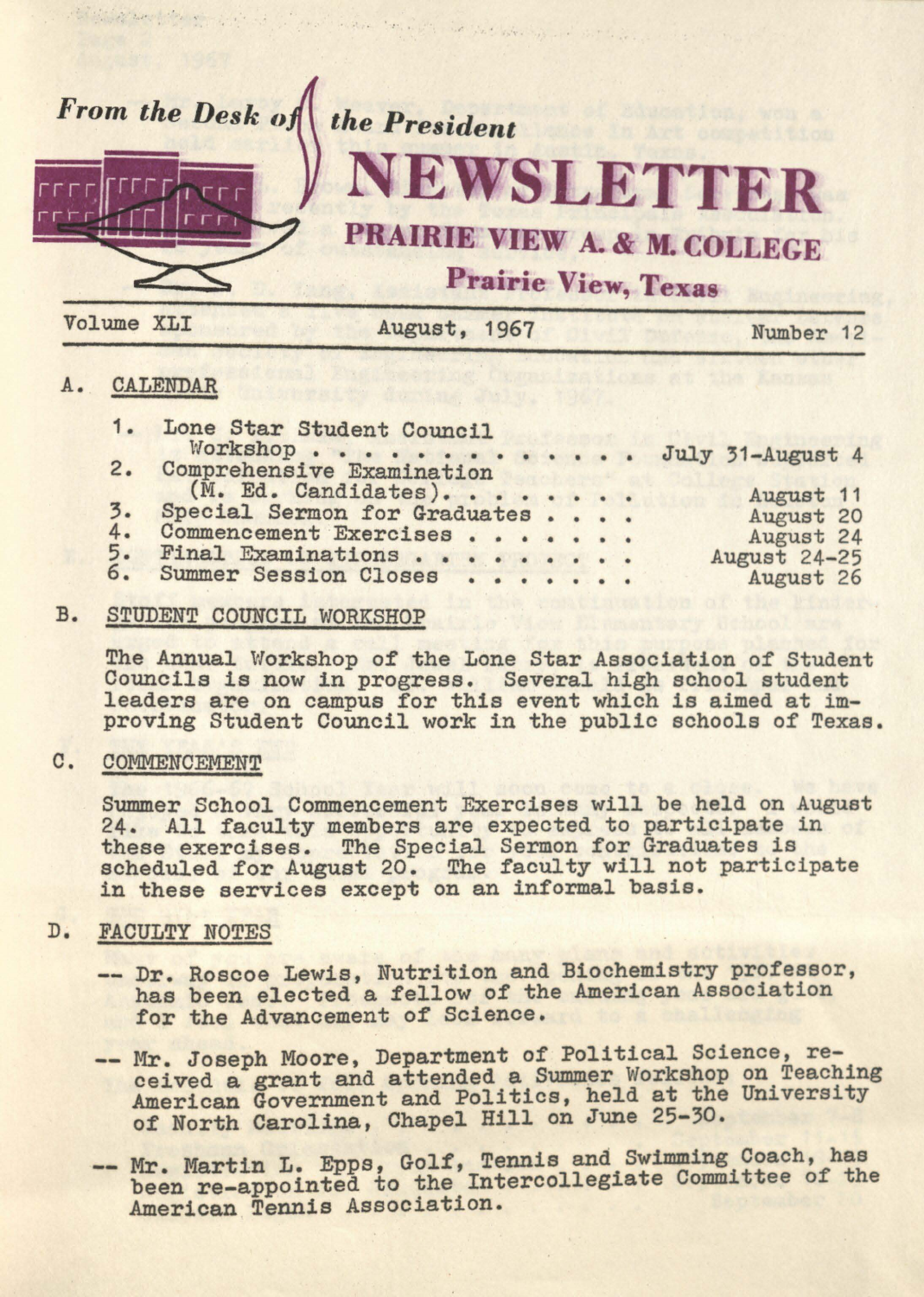Newsletter Page 2 August, 1967

- -- Mr. Leroy C. Weaver, Department of Education, won a Second Place Award for Excellence in Art competition held earlier this summer in Austin, Texas.
- -- Dr. J. L. Brown, Director of Extramural Services, was honored recently by the Texas Principals Association. He received a plaque from the group in Tribute for his 20 years of outstanding service.
- Dr. D. D. Yang, Assistant Professor in Civil Engineering, attended a five week Summer Institute on Nuclear Defense sponsored by the Department of Civil Defense, the American Society of Engineering Education and sixteen other professional Engineering Organizations at the Kansas State University during July, 1967.
- Mr. C. T. Luke, Assistant Professor in Civil Engineering is attending "The National Science Foundation Supported Participation for College Teachers" at College Station and is working on the problem of Pollution in Houston Ship Channel.

#### E. CONTINUATION OF KINDERGARTEN PROJECT

Staff members interested in the continuation of the kindergarten program at the Prairie View Elementary School are urged to attend a call meeting for this purpose planned for the near future. Dr. Jewel Berry, is President of the local organization. Mr. William Gerald is Principal and coordinator.

#### F. THE YEAR'S END

The 1966-67 School Year will soon come to a close. We have enjoyed a very successful year in many respects. I would like to take this opportunity to express to all members of the Staff my appreciation for your contributions to the success of our total program.

#### G. THE 91st YEAR

Many of you are aware of the many plans and activities underway in preparation for the opening of the 1967-68 Academic Year. Prospects for the ensuing year are good, and I feel that all may look forward to a challenging year ahead.

The schedule of Fall Opening Activities follows:

| Faculty Meetings                                                              |  |  | September 7-8                                      |
|-------------------------------------------------------------------------------|--|--|----------------------------------------------------|
| Freshman Orientation                                                          |  |  | September 11-16                                    |
|                                                                               |  |  |                                                    |
|                                                                               |  |  |                                                    |
|                                                                               |  |  |                                                    |
| Registration for Upperclassmen<br>Registration for Graduates<br>Classes Begin |  |  | September 18-19<br>September 16-23<br>September 20 |